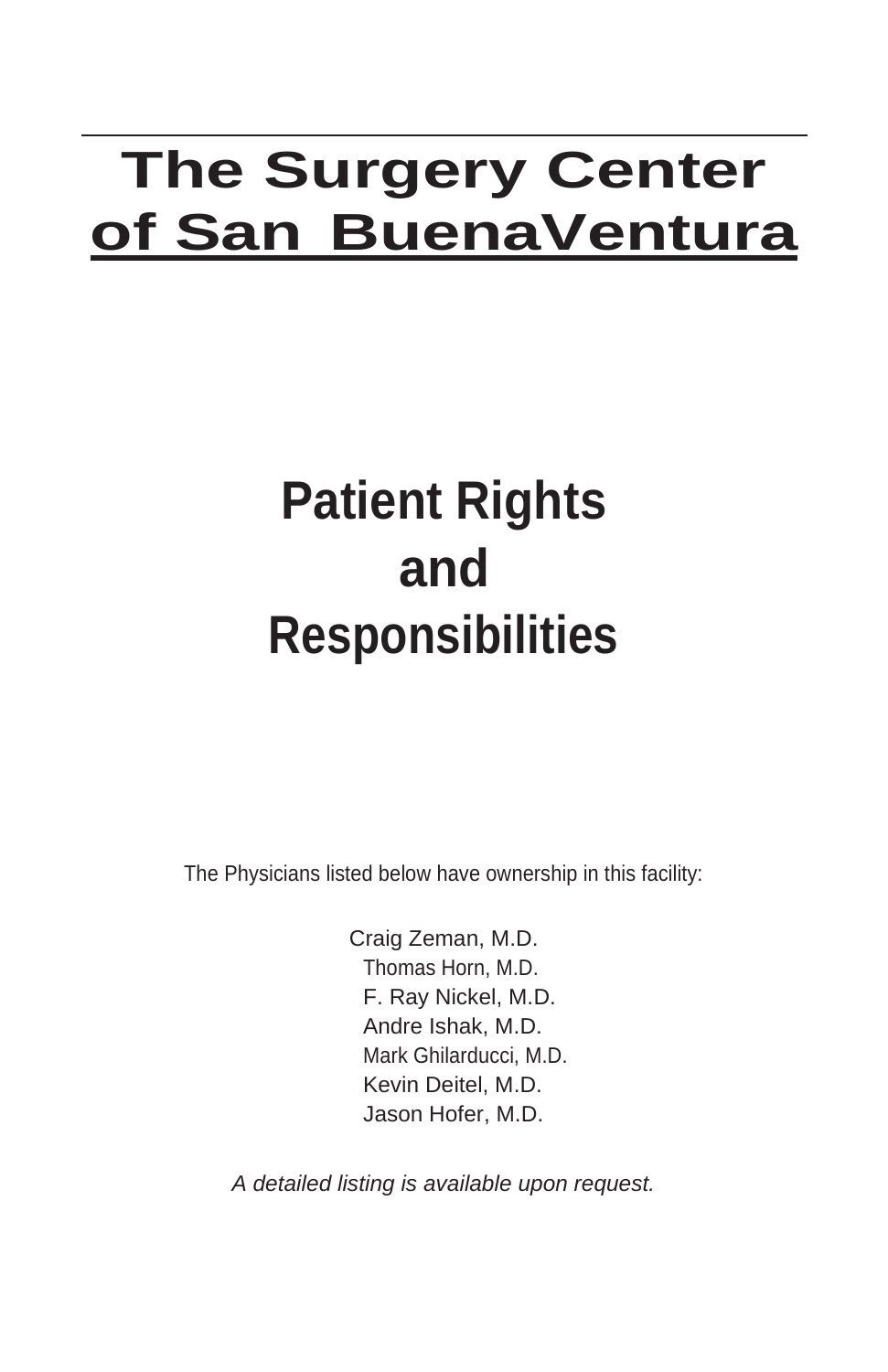# **Patient Rights and Responsibilities**

*The Surgery Center of San BuenaVentura adopted the followinglistofRightsandResponsibilities forPatients:*

## **Patient Rights:**

- Exercisetheserightswithoutregardtosexorcultural,economic,educational,or religious background or the source of payment for his/her care.
- Treated with respect, consideration, anddignity.
- Provided with appropriate personal privacy, care in a safe setting, and free from all forms of abuse and harassment.
- Knowledge of the name of the physician who has primary responsibility for coordinating his/her care and the names and professional relationships of other physicians who will see him/her.
- Receive information from his/her physician about his illness, his/her course of treatment and his prospects for recovery in terms that he/she can understand.
- Receive as much information from his/her physician about any proposed treatment or procedureashe/shemayneedinordertogiveinformedconsentortorefusethis course of treatment. Except in emergencies, this information shall include a description of the procedure ortreatment, the medically significant risks involved in each, and to know the name of the person who will carry out the procedure or treatment.
- Activelyparticipateindecisions regardinghis/hermedicalcaretotheextentpermitted by law, this includes the right to refuse treatment or change his/her primary physician.
- Disclosures and records are treated confidentially, except when required by law, patients are given the opportunity to approve or refuse their release.
- Information for the provision of after-hour and emergency care.
- Information regarding fees for service, payment policies and financial obligations.
- The right to decline participation in experimental or trial studies.
- The right to receive marketing or advertising materials that reflects the services of the Centers in a way, which is not misleading.
- The right to express their concerns and receive a response to theirinquiries in a timely fashion.
- The right to self-determination including the right to accept orto refuse treatment and the right to formulate an Advance Directive.
- Therighttoknowandunderstandwhattoexpectrelatedtotheircareandtreatment.

## **Patient Responsibilities:**

- Provide complete and accurate information to thebest of his/herability about his/her health, any medications, including over-the-counter products and dietary supplements and any allergies or sensitivities.
- Ask for an explanation if you do not understand papers you are asked to sign or anything about your own or your child's care.
- Gather as much information as you need to make informed decisions.
- Be available so staff can teach you how to care for yourself or your child; we want to share our knowledge with you, but you must be prepared to learn.
- Follow the care prescribed or recommended for you or your child by the physicians, nurses and other members of the health care team; remember, if you refuse treatment or do not follow instructions, you are responsible for your actions.
- Respect the rights and privacy ofothers.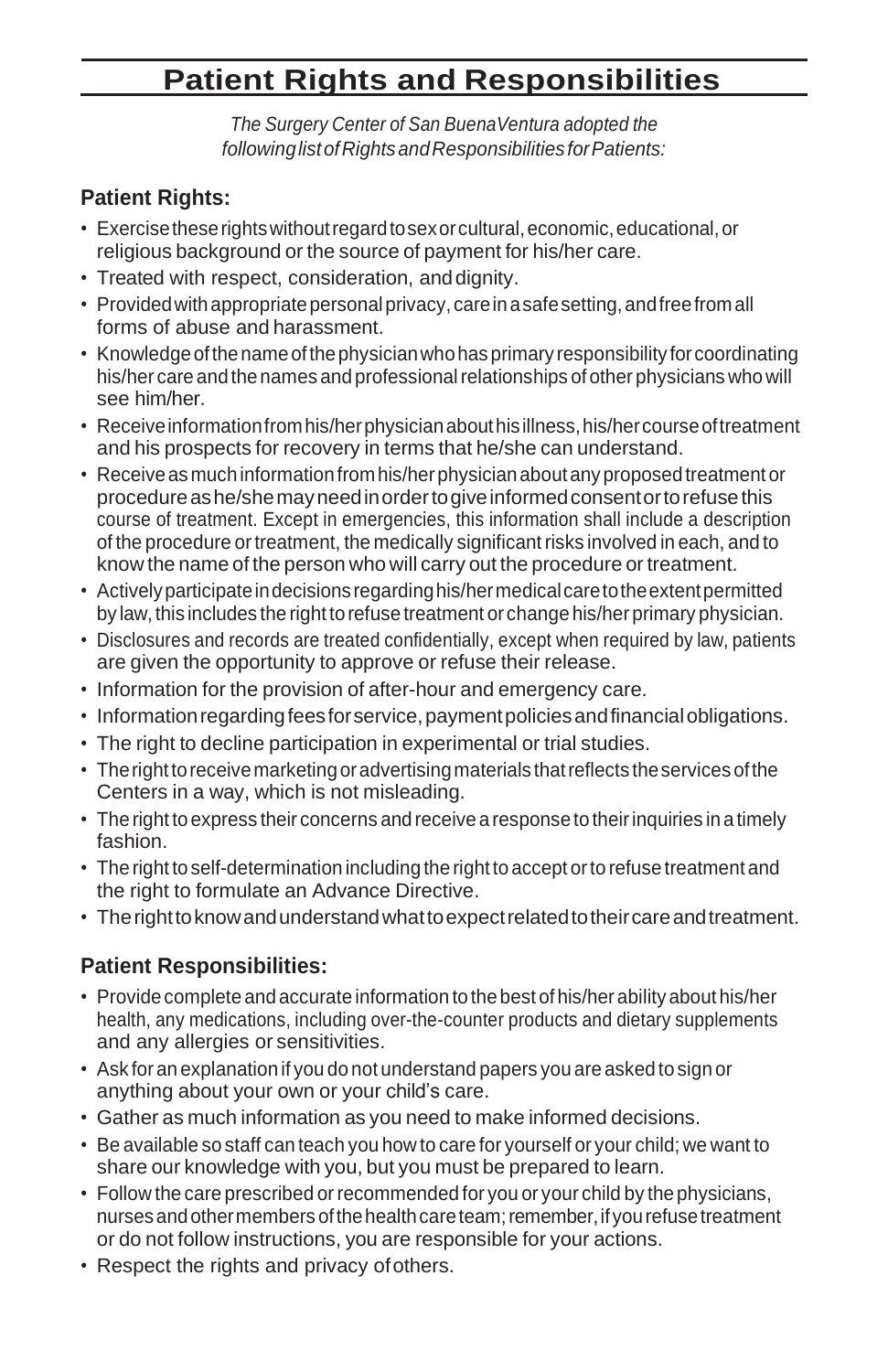- Assure the financial obligations associated with your own or your child's care are fulfilled.
- Responsibleforbeingrespectfulofhis/herpersonalpropertyandthatofotherpersons in the Center.
- Takean active role in ensuring safe patient care. Ask questions or state concerns while in our care. If you don't understand, ask again.
- Provide a responsible adult to transport you home from thefacility and remainwith you for 24 hours, if required by yourprovider.
- Inform his/her provider about any living will, medical power of attorney, or other directive that could affect his/her care.

### **Patient Concerns and/or Grievances:**

Persons who have a concern or grievance regarding The Surgery Center of San BuenaVentura, including but not limited to, decisions regarding admission, treatment, discharge, denial of services, quality of services, courtesy of personnel or any other issue are encouraged to contact the Administrator or write a statement to:

> Administrator The Surgery Center of San BuenaVentura 3525 Loma Vista Rd., Ste.B Ventura, CA 93003

The Surgery Center of San BuenaVentura is Medicare Certified. Any complaints regarding services provided at The Surgery Center of San BuenaVentura can be directed in writing or by telephone to:

> Department of Health Services Licensing and Certification 1889 North Rice Avenue, Suite 200 Oxnard, CA 93030 (805) 604-2926

Medicare patients should visit the website below to understand your rights and protections <http://www.sms.hhs.gov/center/ombudsman.asp>

### **Advance Directives**

An "Advance directive" is a general term that refers to your oral and written instructions about your future medical care, in the event that you become unable to speak for yourself. Each state regulates the use of advance directives differently. There are two types of directives:alivingwillandamedicalpowerofattorney.Ifyouwouldlikeacopyofthe official State advance directive forms, visit:

[http://www.calhealth.org/Download/AdvanceDirective\\_English.pdf](http://www.calhealth.org/Download/AdvanceDirective_English.pdf) 

or

[http://www.calhealth.org/Download/AdvanceDirective\\_Spanish.pdf](http://www.calhealth.org/Download/AdvanceDirective_Spanish.pdf)

# **Notice of Privacy Practices**

*This notice describes how medical information about you may be used and disclosed and how you can get access to this information. Please review it carefully.*

This Notice of Privacy Practices describes how we may use and disclose your protected health information to carry out treatment, payment or healthcare operations and for other purposes that are permitted or required by law. It also describes your rights to access and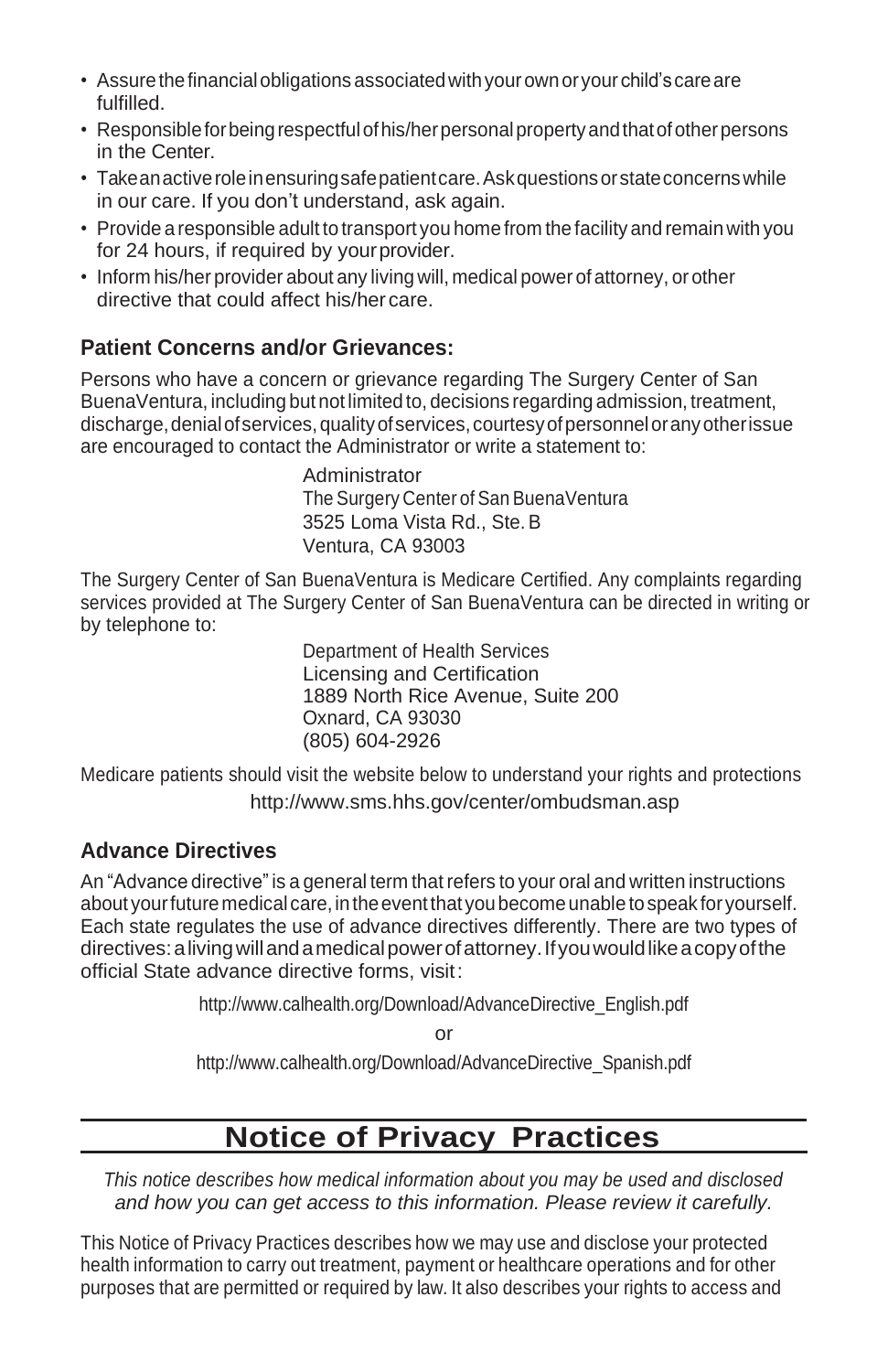control your protected health information."Protected health information"is information about you, including demographic information, that may identify you and that relates to your past, present or future physical or mental health or condition and related healthcare services. We understand that medical information about you and your health is personal.We are committed to protecting medical information about you. We are required to abide by the terms of this Notice of Privacy Practices. We may change the terms of our notice at any time. The new notice will be effective for all protected health information that we maintain at that time.

## **1. How We May Use and Disclose YourProtected Health Information**

Your healthcare provider will use or disclose your protected health information as described in Section 1. Your protected health information may be used and disclosed by your healthcare provider, our office staff and others outside of our facility that are involved in your care and treatment forthe purpose of providing healthcare services to you. Your protected health information may also be used anddisclosed to pay yourhealthcare bills and to support the operation of The Surgery Center of San BuenaVentura. Affected individuals will be notified of a breach of unsecured PHI.

Following are examples of the types of uses and disclosures of your protected healthcare information that The Surgery Center of San BuenaVentura is permitted to make. These examples are not meant to be exhaustive, but to describe the types of uses and disclosures that may be made by our facility.

**Treatment:**Wemayuseprotectedhealthinformationaboutyoutoprovideyouwith medical treatment or services. We may disclose medical information about you to doctors, nurses, technicians, medical students or other personnel who are involved in your care. Different departments of ourfacility also may share protected health information about you in order to coordinate your needs, such as prescriptions, lab work and x-rays. We also may disclose protected health information about you to individuals outside of The SurgeryCenterofSanBuenaVenturawhomaybeinvolvedinyourmedicalcare,suchas family members or others we use to provide services who are part of your care. When required,wewillobtainyourauthorization beforedisclosinganyofyourinformation.Only the minimal amount of information will be revealed during any disclosures.

**Payment:** Your protected health information will be used, as needed, to obtain payment of your healthcare services. This may include certain activities that your health insurance planmayundertakebeforeitapprovesorpays forthehealthcareserviceswerecommend for you such as; making a determination of eligibility or coverage for insurance benefits, reviewing services provided to you for medical necessity and undertaking utilization review activities.Forexample,obtainingapprovalforahospitalstaymay requirethatyour relevant protected health information be disclosed to the health plan to obtain approval for the hospital admission.

**Healthcare Operations:** We may use or disclose as-needed, your protected health informationinordertosupport thebusiness activitiesof yourhealthcareproviderandThe Surgery Center of San BuenaVentura. These activities include, but are not limited to, quality assessment activities, employee review activities, training of medical students, licensing, marketing and fundraising activities, and conducting or arranging for other business activities.

Forexample,yourhealthinformationmaybedisclosedtomembers ofthemedicalstaff, risk or quality improvement personnel and others to:

- Evaluate the performance of our staff
- Assess the quality of care and outcomes in your case and similar cases
- Learn how to improve out facilities and service
- Determine how to continually improve the quality and effectiveness of the health care we provide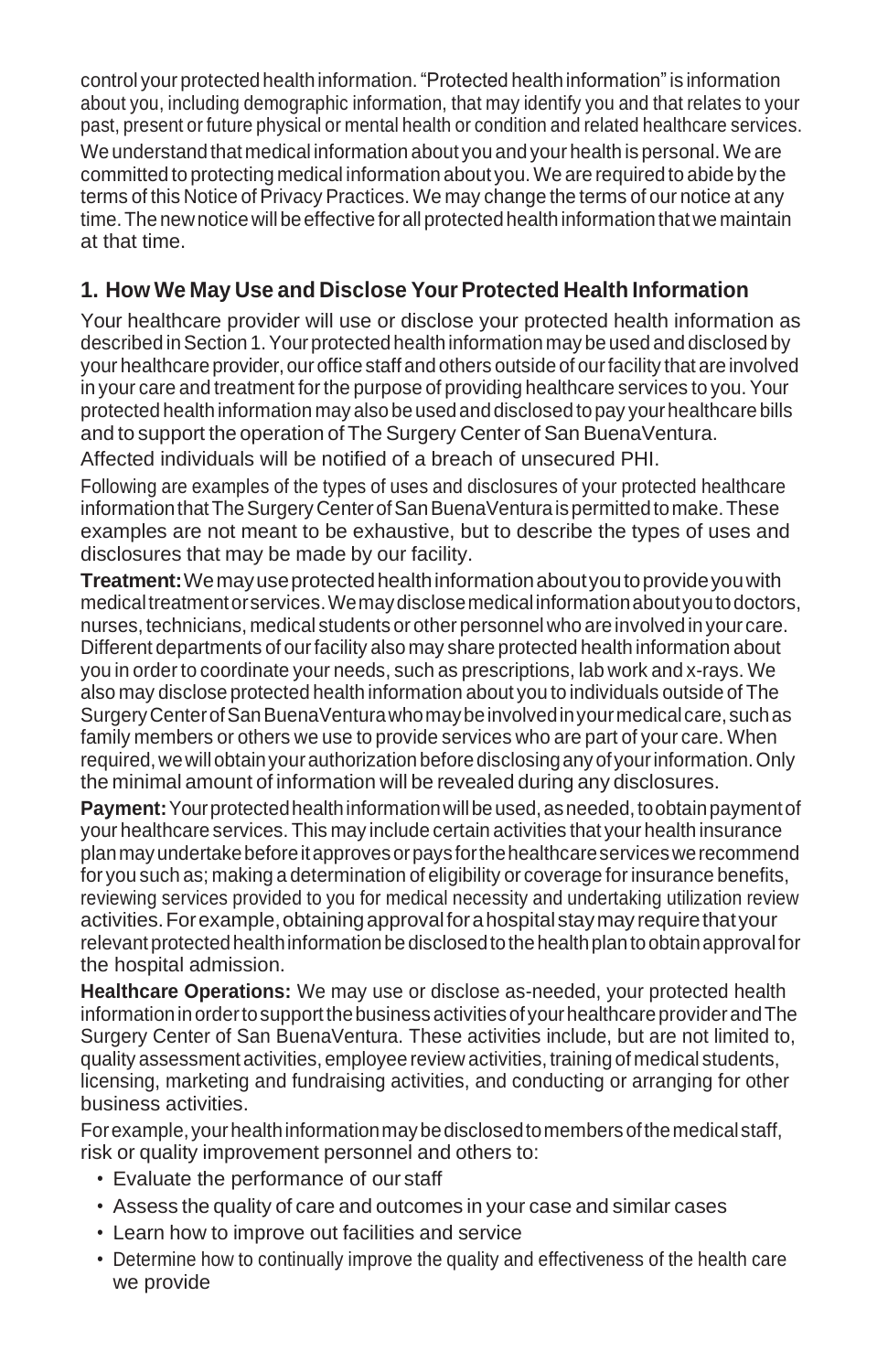We may also call youby name in thewaiting room when your healthcare provideris ready to see you. We may use or disclose your protected health information, as necessary, to contact you to remind you of your appointment.

We will share your protected health information with third party "business associates" that may perform various activities (e.g., billing, transcription services) for The Surgery Center ofSanBuenaVentura.Whenever an arrangement between ourfacility and a business associate involves the use or disclosure of your protected health information, we will have a written contract that contains terms that will protect the privacy of your protected health information.

We may use or disclose your protected health information, as necessary, to provide you with information about treatment alternatives or other health-related benefits and services that may be of interest to you.

Uses and disclosures other than as provided in the Notice of Privacy Practices will be made only with authorization. Individuals may revoke authorizations.

### **Other Permitted and Required Uses and Disclosures That May Be Made With Your Authorization, or Opportunity toObject**

Youhavetheopportunitytoagreeorobjecttotheuseordisclosureofallorpartofyour protected health information. If you are not present or able to agree or object to the use or disclosure of the protected health information, then your healthcare provider may, using professional judgment, determine whether the disclosure is in your best interest. In this case,onlytheprotectedhealthinformationthatisrelevanttoyourhealthcarewillbe disclosed. We may use and disclose your protected health information in the following instances.

**Facility Directories:** Unless youobject, wewill use and disclose in ourfacility directory your name, the location at which you are receiving care, your condition (in general terms) and your religious affiliation. All of this information, except religious affiliation, will be disclosed to people that ask for you by name. Members of the clergy will be told of your religious affiliation.

**Others Involved in Your Healthcare:** Unless you object, we may disclose to a member of yourfamily,arelative,aclosefriendoranyotherpersonyouidentify,yourprotected health information that directly relates to that person's involvement in your healthcare. If you are unable to agree or object to such a disclosure, we may disclose such information asnecessaryifwedeterminethatitisinyourbestinterestbasedonourprofessional judgment. We may use or disclose protected health information to notify or assist in notifyingafamilymember,personalrepresentativeoranyotherpersonthatisresponsible for your care of yourlocation, general condition or death.Finally, we may use or disclose yourprotectedhealthinformationtoanauthorizedpublicorprivateentitytoassistin disasterreliefefforts and tocoordinateusesand disclosures tofamily orotherindividuals involved in your healthcare.

### **OtherPermittedandRequiredUsesandDisclosuresThat MayBeMade Without Your Authorization or Opportunity to Object**

We may use or disclose your protected health information without your authorization in the following situations:

**RequiredByLaw:**Wemayuseordiscloseyourprotectedhealthinformationtotheextent that the use or disclosure is required by law. The use or disclosure will be made in compliance with the law and will be limited to the relevant requirements of the law.You will be notified, as required by law, of any such uses or disclosures.

**Public Health:** We may disclose your protected health information for public health activities and purposes to a public health authority that is permitted by law to collect or receivetheinformation.Thedisclosurewillbemadeforthepurposeofcontrolling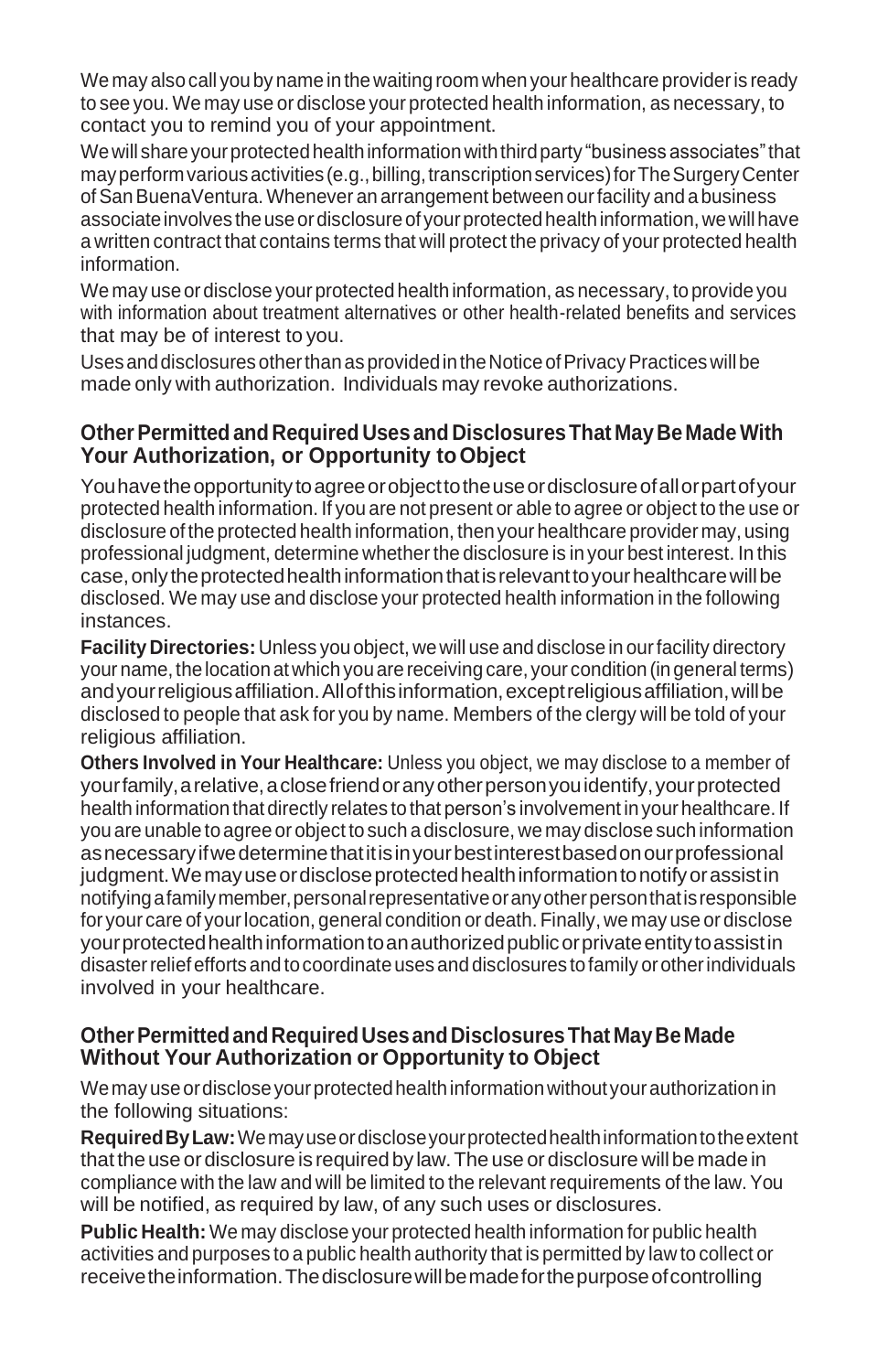disease, injury or disability. We may also disclose your protected health information, if directed by the public health authority, to a foreign government agency that is collaborating with the public healthauthority.

**CommunicableDiseases:**Wemaydiscloseyourprotectedhealthinformation,if authorizedbylaw,toapersonwhomayhavebeenexposedtoacommunicablediseaseor may otherwise be atrisk of contracting or spreading the disease or condition.

**Health Oversight:** We may disclose protected health information to a health oversight agencyfortheactivitiesauthorizedbylaw,suchasaudits,investigationsandinspections. Oversight agencies seeking this information include government agencies that oversee the healthcare system, government benefit programs, other government regulatory programs and civil rights laws.

Abuse or Neglect: We may disclose your protected health information to a public health authority who is authorized by law to receive reports of child abuse orneglect. In addition, we may disclose your protected health information to the governmental entity oragency authorized to receive such information if we believe that you have been a victim of abuse, neglect ordomestic violence. In this case, the disclosure will be made consistent with the requirements of applicable federal and state laws.

**FoodandDrugAdministration:**Wemaydiscloseyourprotectedhealthinformationtoa personorcompanyrequiredbytheFoodandDrugAdministrationto;reportadverse events, product defects or problems, biologic product deviations, track products; to enable product recalls; to make repairs or replacements or to conduct post marketing surveillance, as required.

**LegalProceedings:**Wemaydiscloseprotectedhealthinformationinthecourseofany judicial or administrative proceeding, in response to an order of a court or administrative tribunal(to the extent such disclosure is expressly authorized), in certain conditions in response to a subpoena, discovery request or other lawful process.

**LawEnforcement:** We may disclose protected health information so long as applicable legal requirementsaremet,forlawenforcementpurposes.Theselawenforcementpurposes include (1)legal processes and those otherwise required by law(2)limited information requests foridentification and location purposes (3) pertaining to victims of a crime (4) suspicion that death has occurred as a result of criminal conduct (5) in the event that a crime occurs on the premises of The Surgery Center of San BuenaVentura and (6) medical emergency (not on The Surgery Center of San BuenaVentura's premises) and it is likely that a crime has occurred.

**Coroners, Funeral Directors and Organ Donation:** We may disclose protected health information to a coroner or medical examiner for identification purposes, determining cause of death orforthe coroner or medical examinerto perform other duties authorized by law. We may also disclose protected health information to a funeral director, as authorized by law, in order to permit the funeral director to carry out their duties. We may disclose such information in reasonable anticipation of death. Protected health information may be used and disclosed for cadaveric organ, eye or tissue donation purposes.

**Research:**Wemaydiscloseyourprotectedhealthinformationtoresearcherswhentheir researchhasbeenapprovedbyaninstitutionalreviewboardthathasreviewedthe research proposal and established protocols to ensure the privacy of your protected health information.

**Criminal Activity:** Consistent with applicable federal and state laws, we may disclose your protectedhealthinformationifwebelievethattheuseordisclosureisnecessaryto prevent orlessen a serious and imminent threat to the health or safety of a person orthe public.Wemay alsodiscloseprotectedhealthinformationifitisnecessary forlaw enforcement authorities to identify or apprehend and individual.

**Military Activity and National Security:** When the appropriate conditions apply, we may use or disclose protected health information of individuals who are Armed Forces personnel  $(1)$  for activities deemed necessary by appropriate military command authorities  $(2)$  for the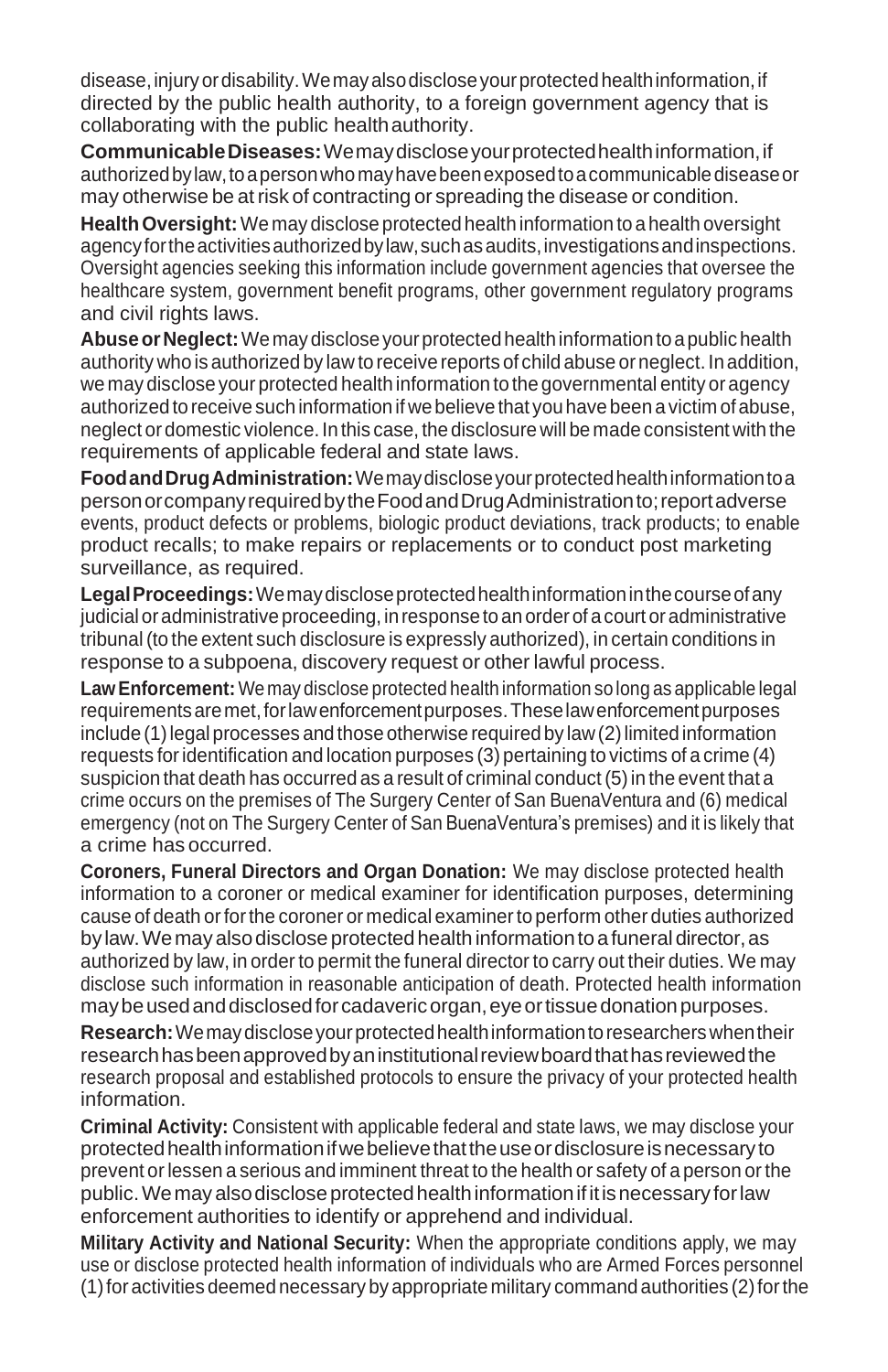purpose of determination by the Department of Veterans Affairs of your eligibility for benefits or (3) to foreign military authority if you are a member of that foreign military services. We may also disclose your protected health information to authorized federal officials for conducting national security andintelligence activities,including forthe provisionofprotectiveservices tothepresidentorothers legallyauthorized.

**Workers' Compensation:** Your protected health information may be disclosed by us as authorizedtocomplywithworkers'compensationlawsandothersimilarlegally established programs.

**RequiredUsesandDisclosures:**Underthelaw,wemustmakedisclosures toyou,and when required by the Secretary of the Department of Health and Human Services to investigate or determine our compliance with the requirements of Section 164.500 et.seq., Privacy of Individually Identifiable Health Information.

### **2. Your Rights**

Following is a statement of yourrights with respect to yourprotected health information and a brief description of how you may exercise these rights.

**You have the right to inspect and copy your protected health information.** This means you may inspect and obtain a copy of protected health information about you that is containedinadesignatedrecordsetforaslongaswemaintaintheprotectedhealth information.A"designated record set" contains medical andbilling records and any other records that your healthcare provider and The Surgery Center of San BuenaVentura use for making decisions about you.

Under federal law, however, you may not inspect or copy the following records; psychotherapynotes;informationcompiledinreasonableanticipationof,orusein,acivil, criminal or administrative action or proceeding and protected health information that is subject to law that prohibits access to protected health information. Depending on the circumstances, a decision to deny access may be reviewable. Please contact our Medical Records Department if you have questions about access to your medical record. If you request a copy of the information, we may charge a fee for the costs of retrieving, copying, mailing and any other supplies associated with your request.

**You have the right to request a restriction of your protected health information.** This means you may ask us not to use or disclose any part of your protected health information forthepurposes of treatment, payment orhealthcare operations.Youmay also request that any part of your protected health information not be disclosed to family membersorfriendswhomaybeinvolvedinyourcareorfornotificationpurposesas described in the Notice of Privacy Practices. Your request must state the specific restriction requested and to whom you want the restriction to apply.

Your healthcare provider is not required to agree to restrictions you may request. If the healthcare provider believes it is in your best interest to permit use and disclosure of your protected health information, your protected health information will not be restricted. If yourhealthcareproviderdoesagreetotherequestedrestriction,wemaynotuseor disclose your protected health information in violation of that restriction unless it is needed to provide emergency treatment. With this in mind, please discuss any restriction you wish to request with your healthcare provider.

IndividualshavearighttorestrictdisclosureofPHItohealthplanifthePHIpertains solely to a health care item or service for which the individual has paid the Covered Entity in full.

**Youhavetherighttorequesttoreceiveconfidential communicationfromusby alternative meansorat analternative location.**Youhave the right to request that we communicate with you about medical matters in a certain way or at a certain location. We will accommodate reasonable requests. We may also condition this accommodation by asking you for information as to how payment will be handled or specification of an alternative address or other method of contact.Wewill notrequest an explanation from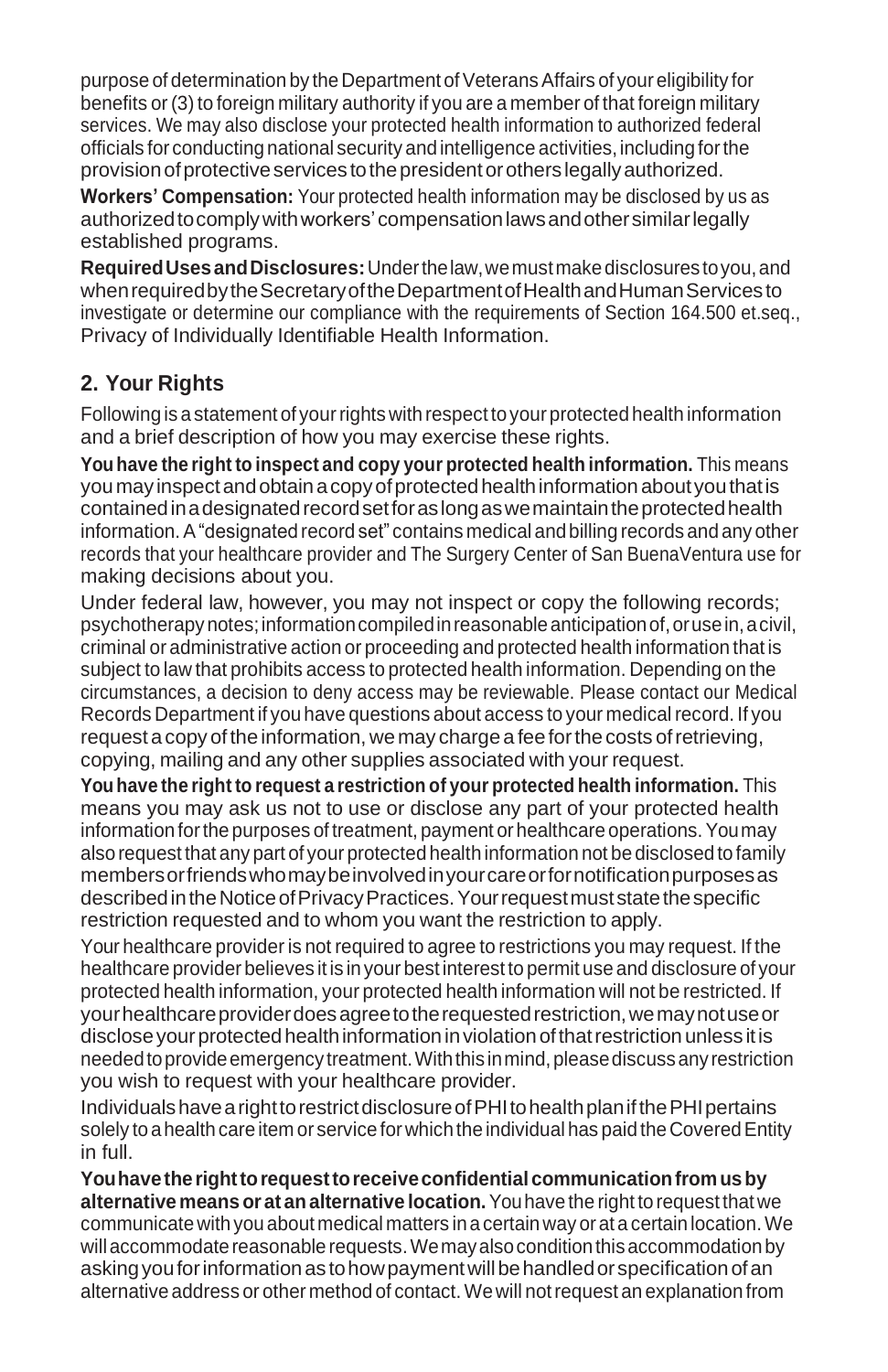you as to the basis for the request. Please make this request in writing to our Medical Records Department.

**Youmay have the right to have your healthcare provider amend your protected health information.** This means you may request an amendment of protected health information about you in a designated record set for as long as we maintain this information. In certain cases, we may deny your request for an amendment. If we deny your request for amendment, you have the right to file a statement of disagreement with use and we may prepare a rebuttal to your statement and will provide you with a copy of any such rebuttal. Please contact our Medical Records Department to determine if you have a question about amending your medical record.

**You have the right to receive an accounting of certain disclosures we have made, if any, of your protected health information.** This right applies to disclosures for purposes other than treatment, payment or healthcare operations as described in this Notice of Privacy Practices. It excludes disclosures we may have made to you, for a facility directory, to family members orfriends involved in your care, orfor notification purposes. You have the right to receive specific information regarding these disclosures that occurred after April 14, 2003. You may request a shorter time frame. The right to receive this information is subject to certain exceptions, restrictions and limitations.

**Youhavetherighttoobtainapapercopyofthisnoticefromus.**Youhavetherighttoa copy of this notice.You may ask us to give you acopy of this notice at any time. To request a copy of this notice, you must make your request in writing to the Privacy Officer.

## **3. Complaints**

You may file a complaint with us or with the Secretary of Health and Human Services if you believe your privacy rights have been violated by us.Youmay file a complaint with us by notifying our Privacy Officer of your complaint. We will not retaliate against you for filing a complaint.

This notice was published and becomes effective on April 14, 2003.

### **Our Surgery Center's Advance Directive Policy:**

The majority of procedures performed at The Surgery Center of San BuenaVentura are consideredtobeofminimalrisk.Ofcourse,nosurgery iswithoutrisk.Youandyour surgeon will have discussed the specifics of your procedure and the risks associated with your procedure, the expected recovery and the care after your surgery.

It is the policy of The Surgery Center of San BuenaVentura, regardless of the contents of any advance directive or instructions from a health care surrogate or attorney in fact, that if an adverse event occurs during your treatment at The Surgery Center of San BuenaVentura, the personnel at The Surgery Center of San BuenaVentura will initiate resuscitativeorother stabilizing measures and transfer youtoan acute care hospitalfor further evaluation. At the acute care hospital further treatment or withdrawal of treatment measuresalreadybegunwillbeorderedinaccordancewithyourwishes,advance directive, or health care power ofattorney.

I received information on patient rights, patient responsibilities, notice of privacy practices, physician disclosure, advance directive policy and grievance policy priorto the start of the procedure.

| Print Name |  |  |  |
|------------|--|--|--|
|            |  |  |  |
| Signature  |  |  |  |
|            |  |  |  |

**Date**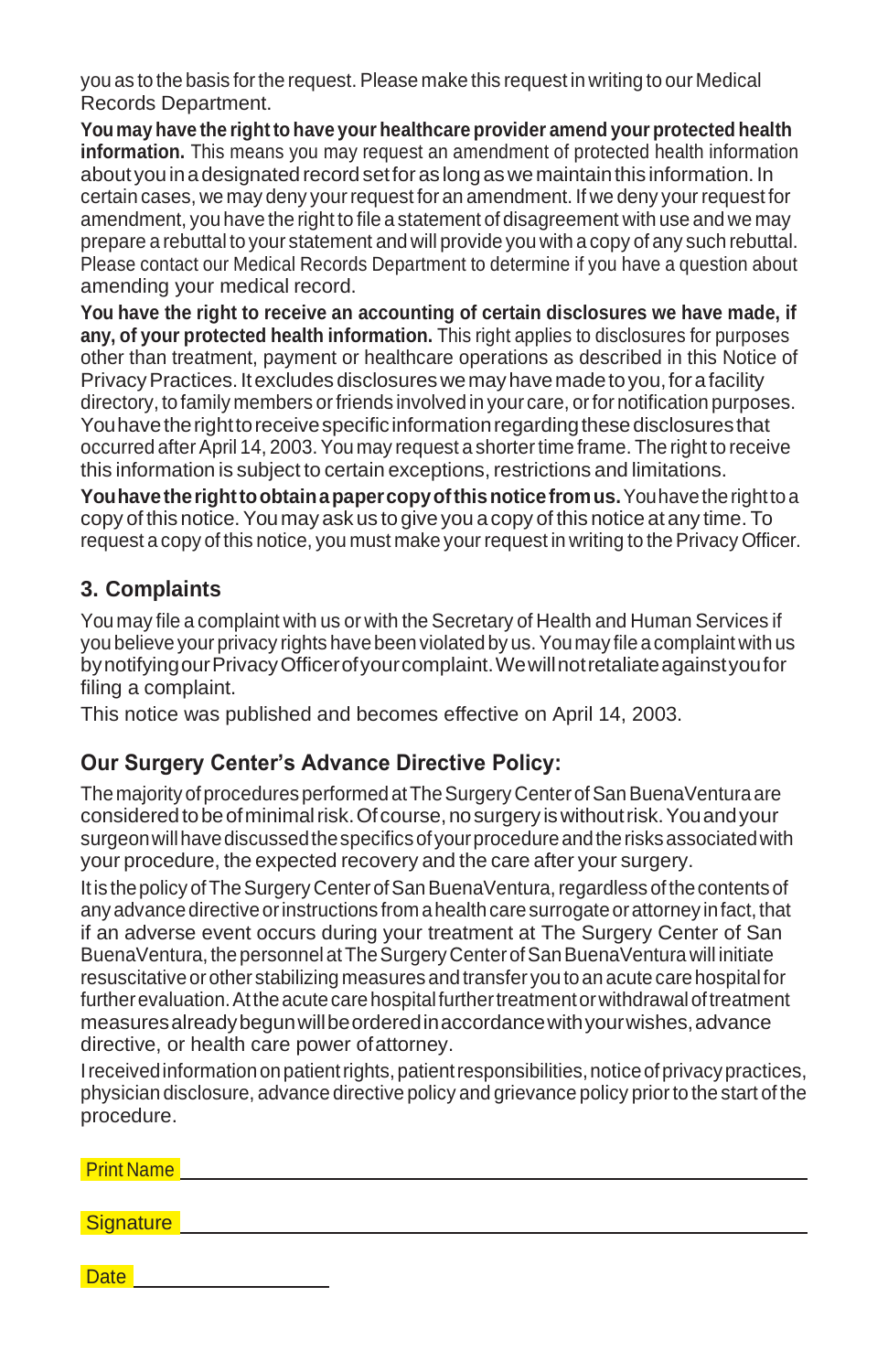# **The Surgery Center of San BuenaVentura**

# **Derechos y Responsabilidades del Paciente**

Los médicos enumerados a continuación son propietarios de este establecimiento:

> Craig Zeman, M.D. Lee Marek, D.P.M. Thomas Horn, M.D. F. Ray Nickel, M.D. Andre Ishak, M.D. Mark Ghilarducci, M.D. Marshall Lewis, M.D. Cedric Emery, M.D. Kevin Deitel, M.D. Jason Hofer, M.D.

*Un listado detallado se encuentra disponible a solicitud del interesado.*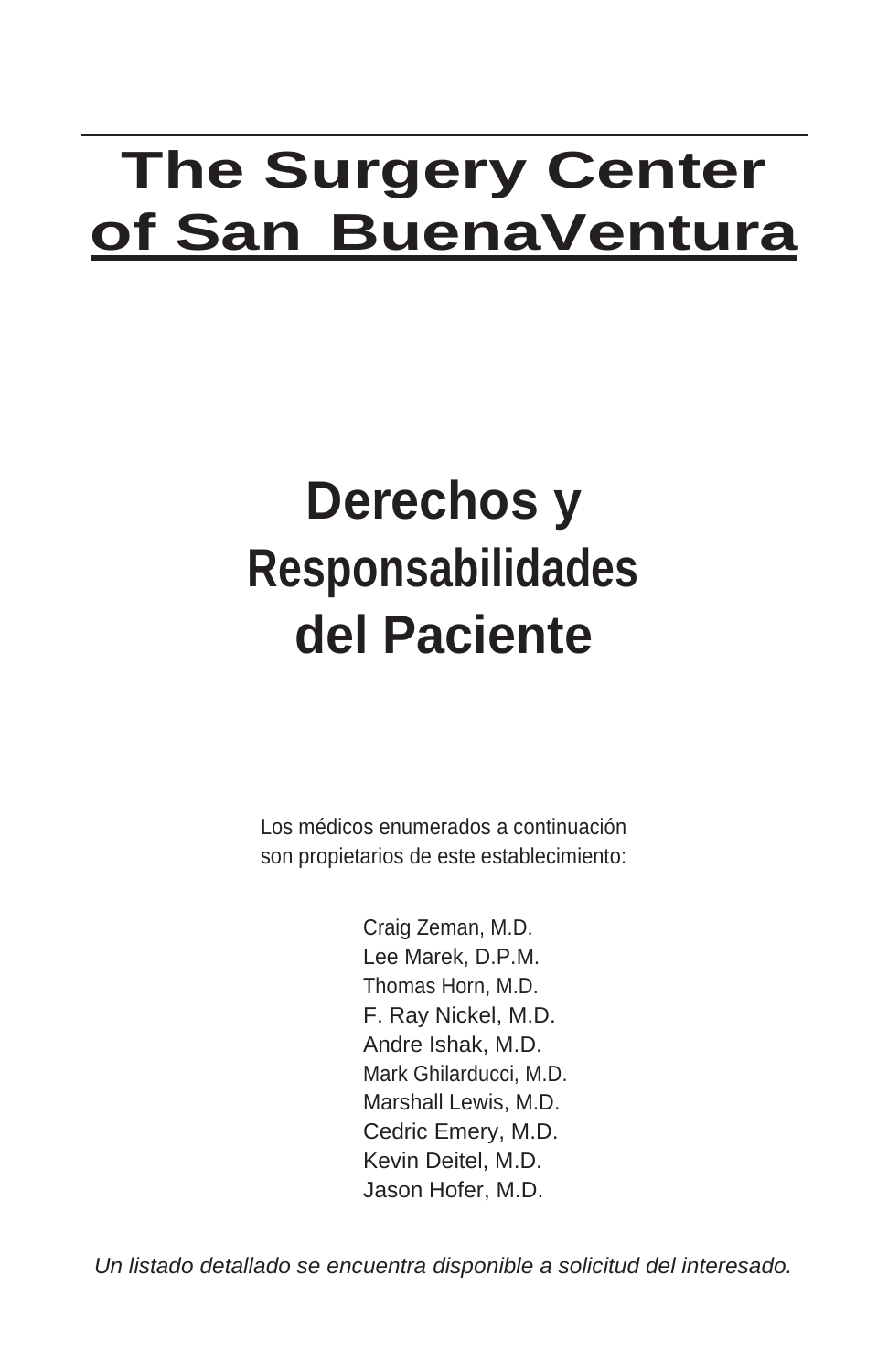# **Derechos y responsabilidades de lospacientes**

*The Surgery Center of San BuenaVentura ha adoptado la siguiente lista de Derechos y Responsabilidades de los Pacientes:*

### **El paciente tiene derecho a:**

- Ejercer estos derechos indistintamente de sus antecedentes culturales, económicos, educacionales o religiosos o la fuente de donde provenga el pago para la atención médica.
- Ser tratado con respeto, consideración, y dignidad.
- Recibir la privacidad personal adecuada, a recibir atención médica en un entorno seguro, y libre de todo tipo de abuso yacoso.
- Conocer el nombre del médico principal responsable de coordinar la atención médica y los nombres y relación profesional de otros médicos que lo atenderán.
- Recibirinformaciónporpartedesumédicoacercadesuenfermedad,eltratamientoaseguir, ylasperspectivasderecuperaciónentérminosqueelpacientepuedecomprender.
- Recibirlamayorcantidaddeinformaciónposibleporpartedelmédicoacercadeltratamiento propuestooprocedimientonecesario,conelfindedarunconsentimientofundamentadoode rechazareltratamientoaseguir.Exceptoenel casodeemergencias,estainformacióndebe incluir una descripción del procedimiento o tratamiento, los riesgos médicos importantes involucrados en cada uno y el nombre de la persona que llevará a cabo el procedimiento o tratamiento.
- Participaractivamenteenlatomadedecisionespertinentesasuatenciónmédicasegúnlo permite la ley, esto incluye el derecho a rehusar el tratamiento o a cambiar de médico principal.
- La divulgación de información y registros son tratados en forma confidencial, excepto cuando lo requiere la ley, los pacientes tienen la oportunidad de aprobar o rehusar la divulgación de dicha información y registros.
- Recibirinformaciónparaelsuministrodeatencióndesaluddespués dehorayencasosde emergencia.
- Recibirinformaciónconrespectoaloshonorarios porservicios,políticas depagoy obligaciones financieras.
- Declinar participación en estudios experimentales y de ensayo.
- Recibir materiales de mercadeo o propaganda que reflejan el servicio que proporcionan los Centros de forma correcta y precisa.
- Expresar supreocupacióny recibirunarespuesta asuinquietud enformaoportuna.
- La libre determinación, incluyendo el derecho a aceptar o rehusar un tratamiento y el derecho a formular una Instrucción Anticipada por atención médica.
- Conocery comprenderloquepuedeesperarenrelaciónalaatenciónmédicayeltratamiento.

### **El paciente tiene la responsabilidad de:**

- Proporcionar información completa y precisa a su mejor saber y entender acerca de la salud, los medicamentos, incluyendo los productos de venta libre y los suplementos dietéticos y cualquier alergia o sensibilidades.
- Solicitar explicación si no comprende los papeles que debe firmar o acerca de cualquier tema relacionado con la propia atención de salud o la de sus hijos.
- Recolectartoda la información necesaria para tomardecisiones fundamentadas.
- Estara disposición del personal para recibirinstrucciones decómo cuidar de sí mismoo de los hijos; deseamos compartir nuestros conocimientos con el paciente, pero el paciente debe estar dispuesto a aprender.
- Seguirloscuidadosqueelmédico,enfermeros(as)yotrosmiembrosdelequipodeatención de salud le haya indicado o recomendado para sí mismo o para los hijos; el paciente debe recordar que si se rehúsa a recibir tratamiento, el mismo es responsable de sus propias acciones.

o si no sigue las instrucciones indicadas, es responsable de sus propias acciones.

- Respetar los derechos y privacidad de los demás.
- Cumplirconlasobligaciones financierasasociadasconlaatencióndesaluddesimismoode sus hijos.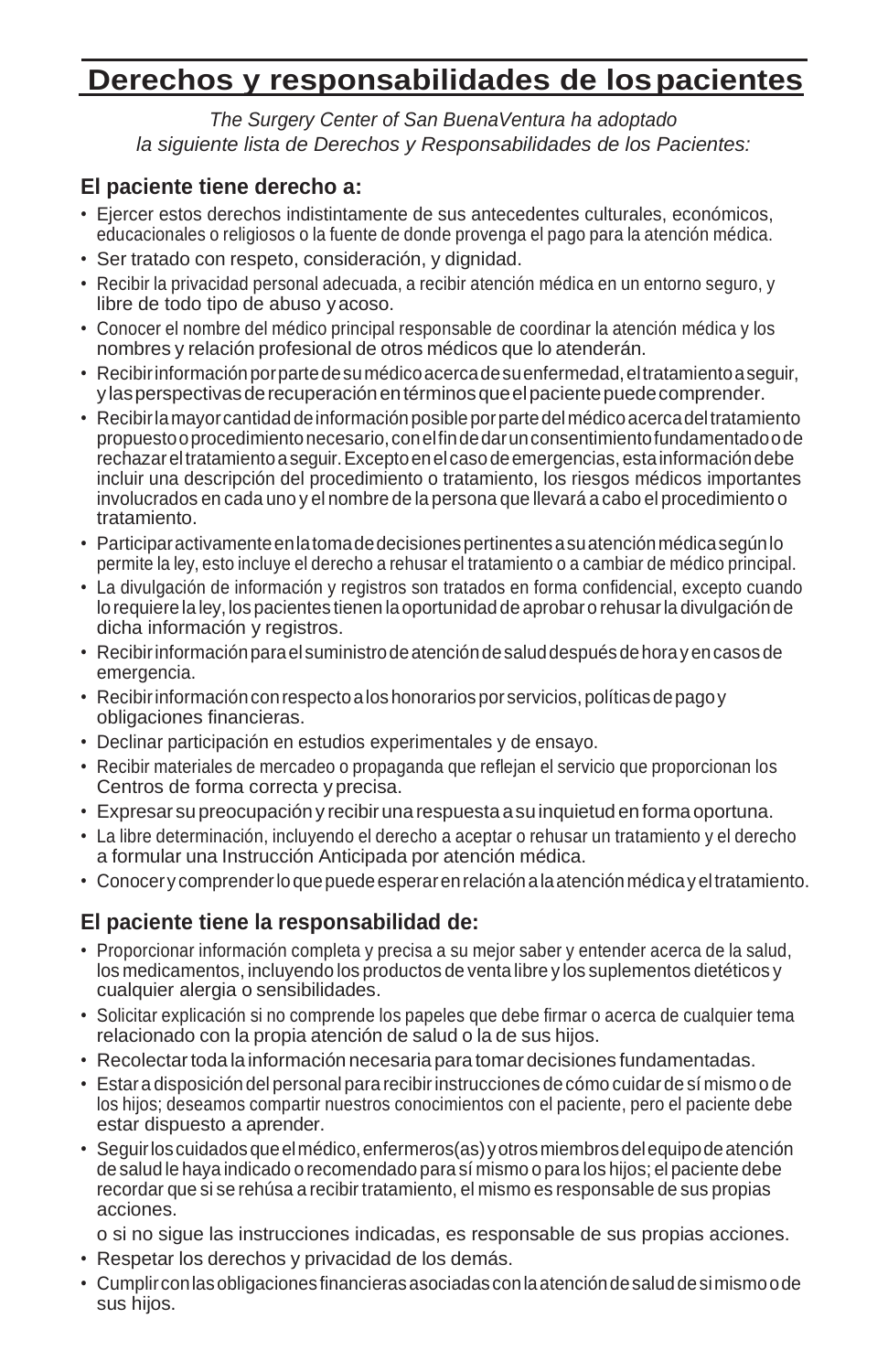- Respetar su propiedad personal y la de otros en el Centro.
- Desempeñaruna función activa para asegurarla atención segura. Hacer preguntas o manifestar su preocupación mientras se encuentra bajo nuestra atención. Si el paciente no comprende debe volver a preguntar para aclarar sus dudas.
- Proporcionar la presencia de un adulto responsable que lo traslade hasta su casa y que permanezcaasuladodurante24horas,siasílodeterminaelprestadordeatencióndesalud.
- Informar a su prestador acerca de su testamento vital, poder permanente de representación médica, u otras indicaciones que podrían afectar su atención de salud.

### **Preocupaciones y/o aflicciones del paciente:**

Las personas que tienen una preocupación o aflicción con respecto al establecimiento The Surgery Center of San BuenaVentura, incluyendo entre otras, las decisiones con respecto a la admisión, el tratamiento, el alta, la negación de servicios, la calidad de los servicios, la cortesía delpersonalocualquierotrotemadebecomunicarseconelAdministradorohaceruna declaración por escrito a:

> Administrator The Surgery Center of San BuenaVentura 3525 Loma Vista Rd., Ste.B Ventura, CA 93003

ElestablecimientoTheSurgeryCenterofSanBuenaVenturaestácertificadoporMedicare. Cualquier queja con respecto a los servicios que se prestan en el establecimiento The Surgery Center of San Buenaventura puede ser presentada por escrito o por teléfono al:

> Department of Health Services Licensing and Certification 1889 North Rice Avenue, Suite 200 Oxnard, CA 93030 (805) 604-2926

LospacientesdeMedicaredebenvisitarelsitioWebqueseindicaacontinuaciónpara comprender sus derechos y protecciones:

<http://www.sms.hhs.gov/center/ombudsman.asp>

#### **Instrucciones anticipadas**

Una "instrucción anticipada" es un término general quese refiere alas instrucciones orales o escritas sobre la atención de salud futura del paciente, en caso de que el mismo no pueda hablar por sí mismo. En cada Estado se regula el uso de las instrucciones anticipadas de forma diferente.Existen dos tipos de instrucciones: Un testamento vital y unpoder permanente de atención médica. Si usted desea obtener una copia de los formularios oficiales estatales de las instrucciones anticipadas, sírvase visitar:

> [http://www.calhealth.org/Download/AdvanceDirective\\_English.pdf](http://www.calhealth.org/Download/AdvanceDirective_English.pdf) o

[http://www.calhealth.org/Download/AdvanceDirective\\_Spanish.pdf](http://www.calhealth.org/Download/AdvanceDirective_Spanish.pdf)

# **Aviso de prácticas de privacidad**

*Este aviso describe cómo se puede utilizar y divulgar la información del paciente Y cómo el paciente puede acceder a esta información. Sírvase revisarla cuidadosamente*

Este aviso de prácticas de privacidad describe cómo podemos utilizar y divulgar la información médica confidencial con el fin de llevar a cabo un tratamiento, para realizar operaciones de pagoodeatencióndesalud,yconotrosfinesquelaleyrequiereoautoriza.Asimismo, describe los derechos que tiene el paciente para acceder y controlarla información médica confidencial del paciente. "La información médica confidencial" es información acerca del paciente, incluyendo información demográfica, que pueden identificar al paciente y que está relacionada con la salud física o mental, o condición y atención médica relacionada con el pasado, el presente o el futuro del paciente.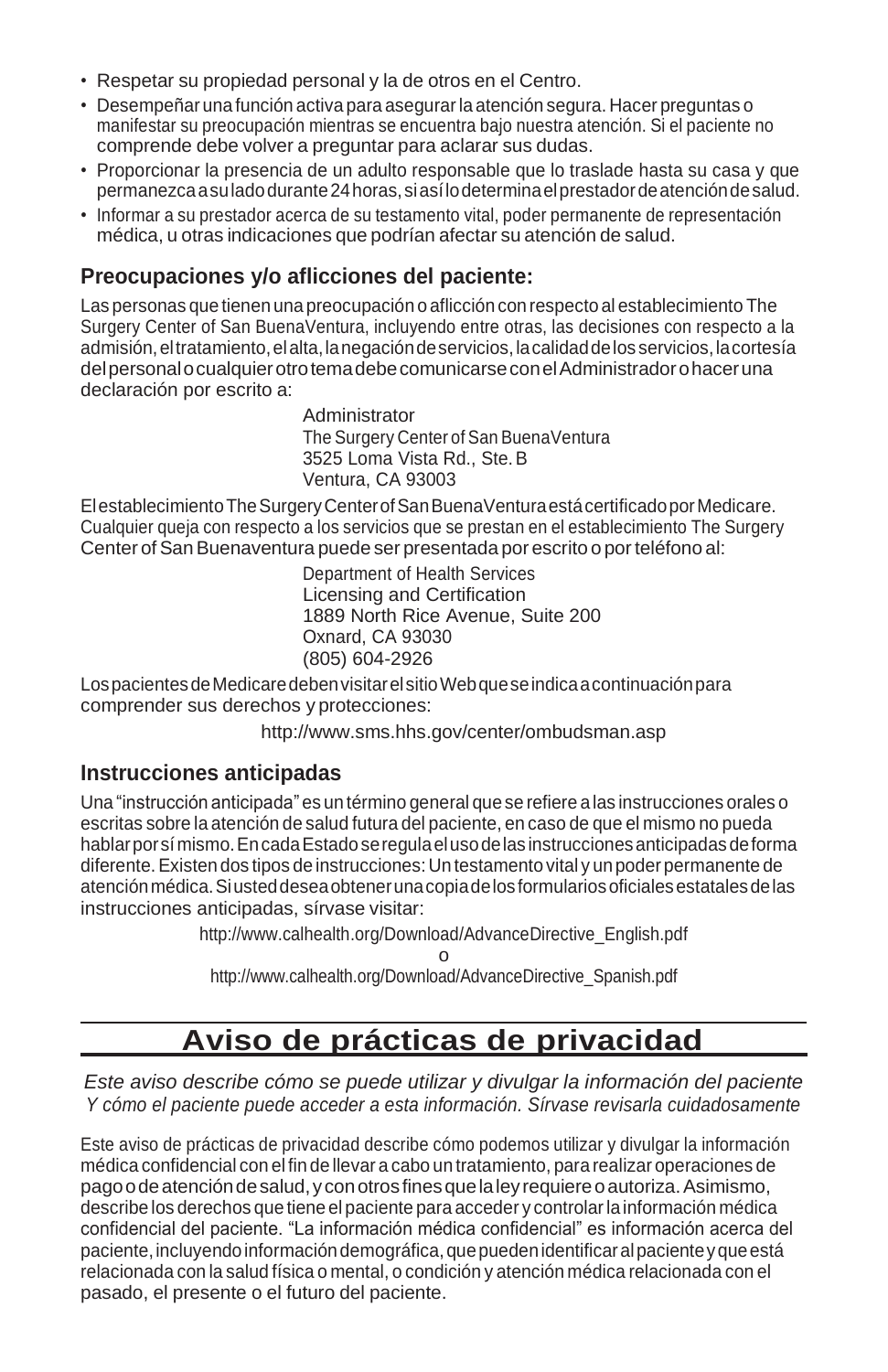Comprendemos quelainformación médicaacerca deusted y desusalud es personal. Nos comprometemos a proteger su información médica. Debemos regirnos porlos términos y condiciones de este Aviso de Prácticas de Privacidad. Podemos cambiar los términos de este aviso en cualquier momento. El nuevo aviso entrará en vigencia para toda la información médica confidencial que mantenemos en ese momento.

### **1. Cómopodemosutilizarydivulgarlainformaciónmédicaconfidencial**

El proveedordeatención médica utilizará odivulgará lainformación médica confidencial tal como sedescribe enlaSección 1. Lainformación médica confidencial puedeser utilizada o divulgada porlos profesionales de la salud, el personal de nuestra oficina y otros fuera del establecimientoqueparticipendesuatenciónytratamientoconelfindeprestarleserviciosde atención médica a usted.

Aquellas personas que se vean afectadas serán notificadas sobre el incumplimiento de información de salud protegida (PHI) no segura.

Su información médica confidencial también se puede utilizar y divulgar para pagar las cuentas de atención de salud y para apoyar el funcionamiento The Surgery Center of San BuenaVentura. Acontinuaciónsepresentanejemplosdelostiposdeusoydivulgacióndelainformación médica confidencial que The Surgery Center of San BuenaVentura tiene permitido realizar. Estos ejemplos no tienen la finalidad de ser detallados, pero describen el tipo de uso y divulgación que nuestro establecimiento puede implementar.

**Tratamiento:** Podemos utilizar la información médica confidencial para proporcionarle tratamientos o servicios médicos. Podemos divulgar la información médica confidencial acerca de los médicos, los enfermeros(as), técnicos,estudiantes demedicina uotropersonal quele atiende y que participan de la atención de salud que usted recibe. Otros departamentos de nuestro establecimiento también pueden compartir su información médica confidencial con el fin de coordinar sus necesidades, tales como recetas, análisis clínicos rayos-x. Asimismo, podemos divulgar la información médica confidencial sobre usted a individuos fuera The Surgery Center of San Buena Ventura que participen de su atención médica, tales como miembros de la familia u otraspersonas quetrabajanparael establecimientoy queprestanservicios comoparte desu atención de salud. Cuando sea necesario, solicitaremos su autorización antes de divulgar cualquier partedesuinformación médica confidencial.Solamente serevelará unacantidad mínima de información durante cualquier proceso de divulgación.

**Pago:** La información médica confidencial será utilizada, cuando sea necesario, para obtener el pagoporlosserviciosdeatencióndesaludrecibida.Estopuedeincluirciertas actividadesque su plan de seguro médico puede emprender antes de aprobar o pagar porlos servicios de atención de salud que le recomendamos, tales como tomar una determinación de elegibilidad o cobertura para prestaciones del seguro, revisión de los servicios brindados por necesidad médicay larevisióndelautilizacióndelasactividades.Porejemplo,laobtencióndela aprobación para una internación hospitalaria puede requerir de la divulgación de la información médicaconfidencialplandesaludconelfindeobteneraprobaciónparalaadmisiónalhospital.

**Operaciones de atenciónde salud:**Podemos utilizar odivulgar, según seanecesario, la información médica confidencial con el fin de apoyar las actividades comerciales del prestador de atención de salud y The Surgery Center of San BuenaVentura. Dichas actividades incluyen, peronoestánlimitadasa:actividadesdeevaluacióndecalidad,actividadesdeevaluaciónde empleados, capacitación de los estudiantes de medicina, licencias, actividades de mercadeo y de recaudación de fondos, y la conducción o disposición de otras actividades comerciales. Por ejemplo,esposiblequesedivulguelainformaciónmédicaamiembrosdelpersonalmédico,al personal de mejoramiento de riesgos o calidad y demás personal para:

- Evaluar el desempeño del personal
- Evaluar la calidad de cuidados y resultados en su caso y en casos similares
- Aprender a mejorar el establecimiento y los servicios
- Determinar cómo mejorar continuamente la calidad y eficacia de la atención de salud que brindamos.

Asimismo,esposible quelollamemosporsunombreenlasaladeespera cuandoel prestador de atención de salud esté preparado para atenderlo. Podemos utilizar o divulgar la información médica confidencial, como sea necesario, para comunicarnos con usted para recordarle la cita médica.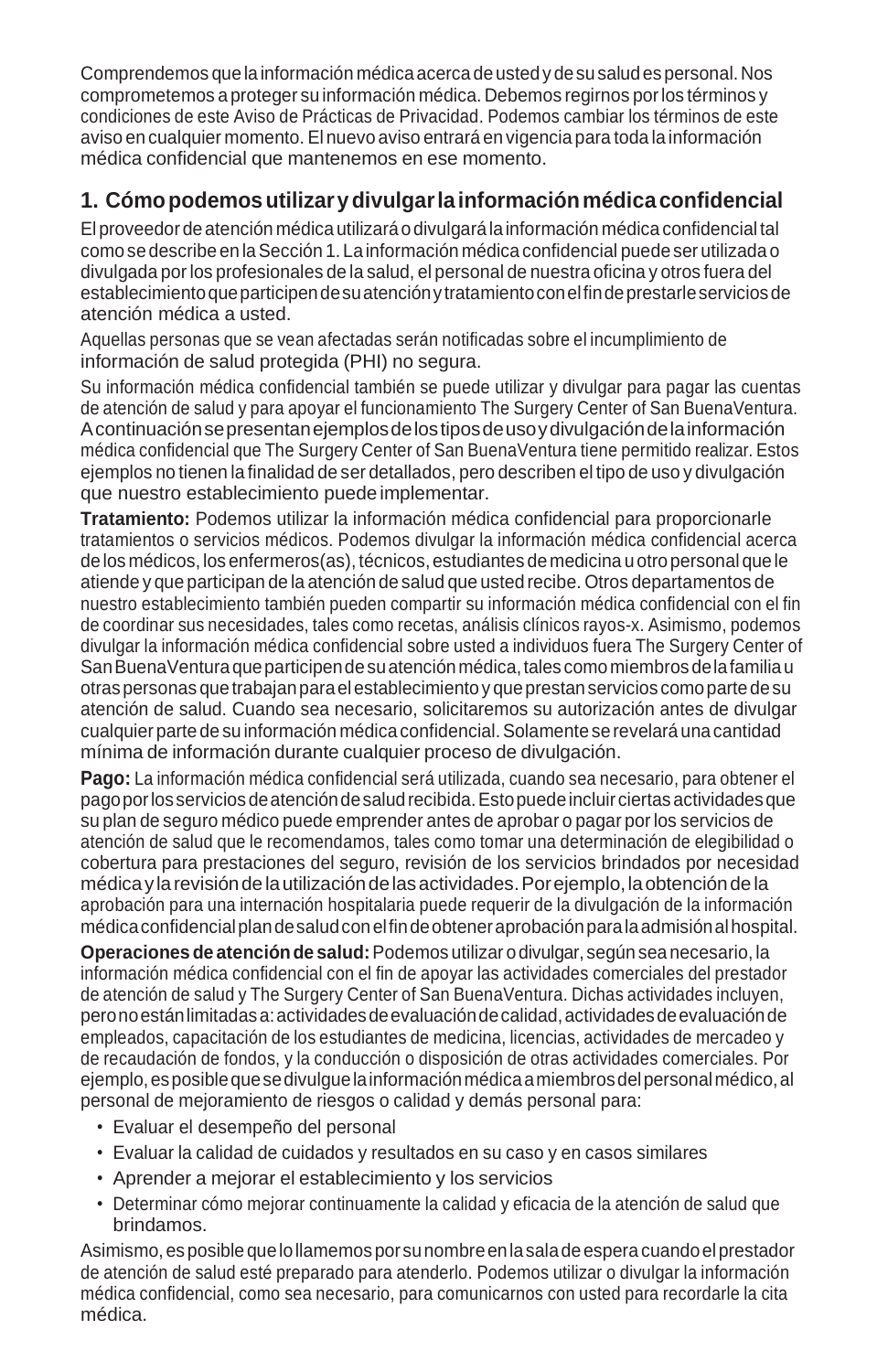Compartiremos lainformación médica confidencial conterceros "socios comerciales" que pueden realizar varias actividades (es decir, facturación, servicios de transcripción) para The The Surgery Center of San BuenaVentura. Cuando un acuerdo entre nuestro establecimiento y un socio comercial exija el uso o divulgación de la información médica confidencial, celebraremos un contrato escrito que incluya condiciones que protegerán la privacidad de su información médica confidencial.

Podemos utilizar o divulgar la información médica confidencial, según sea necesario, con el fin de proporcionarle información acerca delas alternativas detratamiento uotros beneficios y servicios relacionados con la salud, que pueden ser de interés para usted.

El uso y la divulgación, excepto como se indica en el Aviso de Prácticas de Privacidad, solamente se realizará con la debida autorización. Las personas tienen derecho a revocar las autorizaciones.

#### **Otrosusosydivulgacionespermitidasonecesariasquesepuedenllevara cabo con su autorización u oportunidad de objeción.**

Tienelaoportunidaddeaceptaruobjetarlautilizaciónodivulgacióndetodaopartedela informaciónmédicaconfidencial.Si ustednoestápresente onopuede aceptaruobjetareluso o divulgación de la información médica confidencial, entonces el prestador de atención de salud puede, utilizando el criterio profesional, determinar si ladivulgación de lainformación es ensu propio beneficio. En este caso, solamente la información médica confidencial que es relevante a la atención de salud será divulgada. Podemos utilizar y divulgar la información médica confidencial bajo las siguientes instancias.

**Directores del establecimiento:** Excepto que usted se oponga, utilizaremos y divulgaremos en el directorio del establecimiento su nombre, la ubicación en la cual recibe los cuidados, su condición médica (en términos generales) y su afiliación religiosa. Toda esta información, excepto la afiliación religiosa, será divulgada a las personas que soliciten su nombre. Alos miembros del clero se le informará acerca de su afiliación religiosa.

**Otras personas involucradas en la atención de salud:** Excepto que usted se oponga, podemos divulgar a miembros de su familia, un familiar, un amigo íntimo o a cualquier otra persona que usted indique, lainformación médica confidencial que está directamente relacionada con la participación deesapersona enlaatención desalud. Si usted no puede aceptaruoponerse a dichadivulgación,podemosdivulgardichainformación, segúnseanecesario, si llegamosala conclusión, según nuestro criterio médico, que es en su propio beneficio. Podemos utilizar o divulgarla información médica confidencial para notificar oayudar anotificar aun miembro de la familia, a un representante personal o a cualquier otra persona que es responsable de sus cuidados, acerca desu ubicación, condición general o muerte. Por último, podemos utilizar o divulgar la información médica confidencial a una entidad pública o privada autorizada con el fin de asistir en las actividades de socorro ante una catástrofe y para coordinar el uso y divulgación a miembros delafamilia uotros individuos queparticipan de los cuidados desalud que usted recibe.

#### **Otrosusosydivulgacionespermitidosonecesariosquesepuedenllevara cabo sin su autorización u oportunidad de objeción.**

Podemos utilizar o divulgar la información médica confidencial sin su autorización en las siguientes circunstancias:

**Exigido porla ley:**Podemosutilizarodivulgarlainformación médicaconfidencialal puntoque el uso o divulgación es exigida porley. La utilización o divulgación se llevará a cabo conforme a lo que estipula la ley y estará limitada a los requisitos relevantes de la ley. Usted será notificado, conforme lo estipula la ley, de cualquier uso o divulgación.

**Salud Pública:** Podemos divulgar la información médica confidencial para las actividades y propósitos de salud pública a una autoridad de salud pública, que conforme a la ley, puede recopilar o recibir la información. La divulgación se hará con el propósito de controlar enfermedades,lesionesoinvalidez.Asimismo,podemosdivulgarlainformaciónmédica confidencial, si así lo solicita la autoridad de salud pública, a una agencia del gobierno extranjero que colabora con la autoridad de saludpública.

**Enfermedades transmisibles:** Asimismo, podemos divulgar la información médica confidencial, si lo autoriza la ley, a una persona que pueda haber estado expuesta a una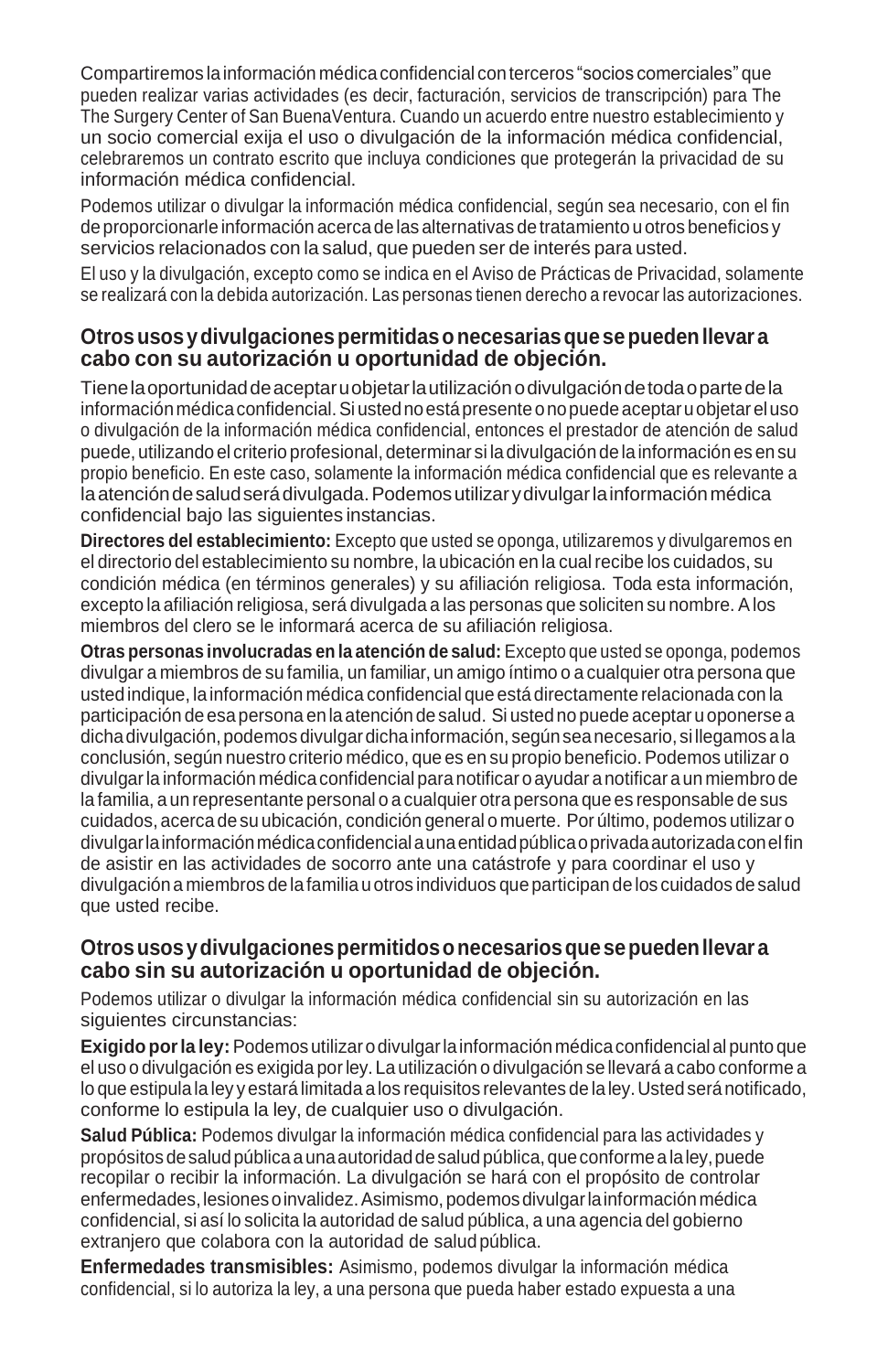enfermedadtransmisibleoquedeotraformaseencuentraenriesgodecontraeropropagarla enfermedad o condición.

**Supervisión de salud:** Podemos divulgar la información médica confidencial a una agencia de supervisión de salud para realizar actividades autorizadas por la ley, tales como auditorias, investigaciones e inspecciones. Las agencias de supervisión que buscan dicha información incluyen agencias gubernamentales que supervisan el sistema de atención de salud, los programas de prestaciones gubernamentales, otros programas reguladores y leyes de derechos civiles.

**Abuse or Abuso o negligencia:** Podemos divulgar la información médica confidencial a una autoridaddesaludpúblicapararecibirinformes sobreabusoonegligenciainfantil. Además, podemosdivulgarlainformaciónmédicaconfidencialalaentidadoagenciagubernamental autorizadaarecibirdichainformación,sicreemosqueustedhasidovíctimadeabuso, negligencia oviolencia doméstica.Enestecaso, ladivulgación serealizará conforme alos requisitos de las leyes federales y estatales vigentes.

**Administración de alimentos y drogas:** Podemos divulgar la información médica confidencial a una persona o empresa, según el requerimiento de la Administración de Alimentos y Drogas, para que: informe acerca de sucesos adversos, defectos o problemas de los productos, desviaciones deproductos biológicos opara rastrear productos conel finde permitir elretiro de productos, para realizar reparaciones o reemplazos o para conducirla vigilancia post mercadeo, según sea necesario.

**Proceso legal:** Podemos divulgar la información médica confidencial en el curso de cualquier proceso judicial o administrativo, en respuesta a una orden emitida por un tribunal judicial o administrativo (hasta el punto que dicha divulgación esté expresamente autorizada), en ciertas condiciones en respuesta a una citación, solicitud de descubrimiento u otro proceso legal.

**Ejecuciónde la ley:**Podemos divulgarla información de salud protegida, en tanto que se cumplan los requisitos legales vigentes, con el propósito de hacer cumplir la ley. Dichos propósitosparahacercumplirlaley incluyen:(1)procesos legales yaquellos requeridosporla ley (2) solicitudes limitadas de información con el propósito de identificación y ubicación (3) relacionados con víctimas de delitos (4) sospecha de que ha ocurrido un deceso como resultado de una conducta delictiva (5) en el caso de que ocurra un delito en el edificio The SurgeryCenterofSanBuenaVenturay (6)emergencia médica (noenel edificioTheSurgery CenterofSanBuenaVentura)ysiexisteunaposibilidaddequehayaocurridoundelito.

**Médicosforenses,directoresdefuneralesydonacióndeórganos:**Podemosdivulgarla información médica confidencial a un médico forense o investigador médico para identificación, para determinarla causa de muerte o para que el médico forense o investigadorlleve a cabo otras tareas autorizadas por la ley. También, podemos divulgar la información médica confidencialaundirectordefuneraria,conformeloqueestipulalaley,parapermitirleal director de funeraria llevar a cabo otras tareas. Podemos divulgar dicha información con la anticipación debida al momento de lamuerte. La información médicaconfidencial puedeser utilizada y divulgada con fines de donación de órganos, ojos o tejido cadavéricos.

**Investigación:** Podemos divulgar la información médica confidencial a investigadores, cuando la investigación haya sido aprobada por una junta examinadora institucional que ha analizado la información.

**Actividad delictiva:** Conforme a las leyes federales y estatales vigentes, podemos divulgar la informacióndesaludprotegidasicreemosqueelusoodivulgaciónesnecesariaparaevitaro aminorarunaamenaza graveeinminentealasaludoseguridaddeuna personaoel público. Asimismo, podemos divulgar la información de salud protegida si es necesaria para las autoridadesencargadasdehacercumplirlas leyes,conelfindeidentificaroaprehenderaun individuo.

**Actividadmilitaryseguridadnacional:**Cuandolas condiciones adecuadas esténdadas, podemos utilizar o divulgarla información de salud protegida de individuos que forman parte del personal de las Fuerzas Armadas (1) para llevar a cabo actividades consideradas necesarias por las autoridades adecuadas del comando militar (2) para que el Departamento de Asuntos de Veteranos pueda determinar su elegibilidad para percibir beneficios o (3) a una autoridad militar extranjera si usted es miembro de esos servicios militares extranjeros. Asimismo, podemos divulgarlainformación médica confidencialafuncionarios federales autorizados, conelfinde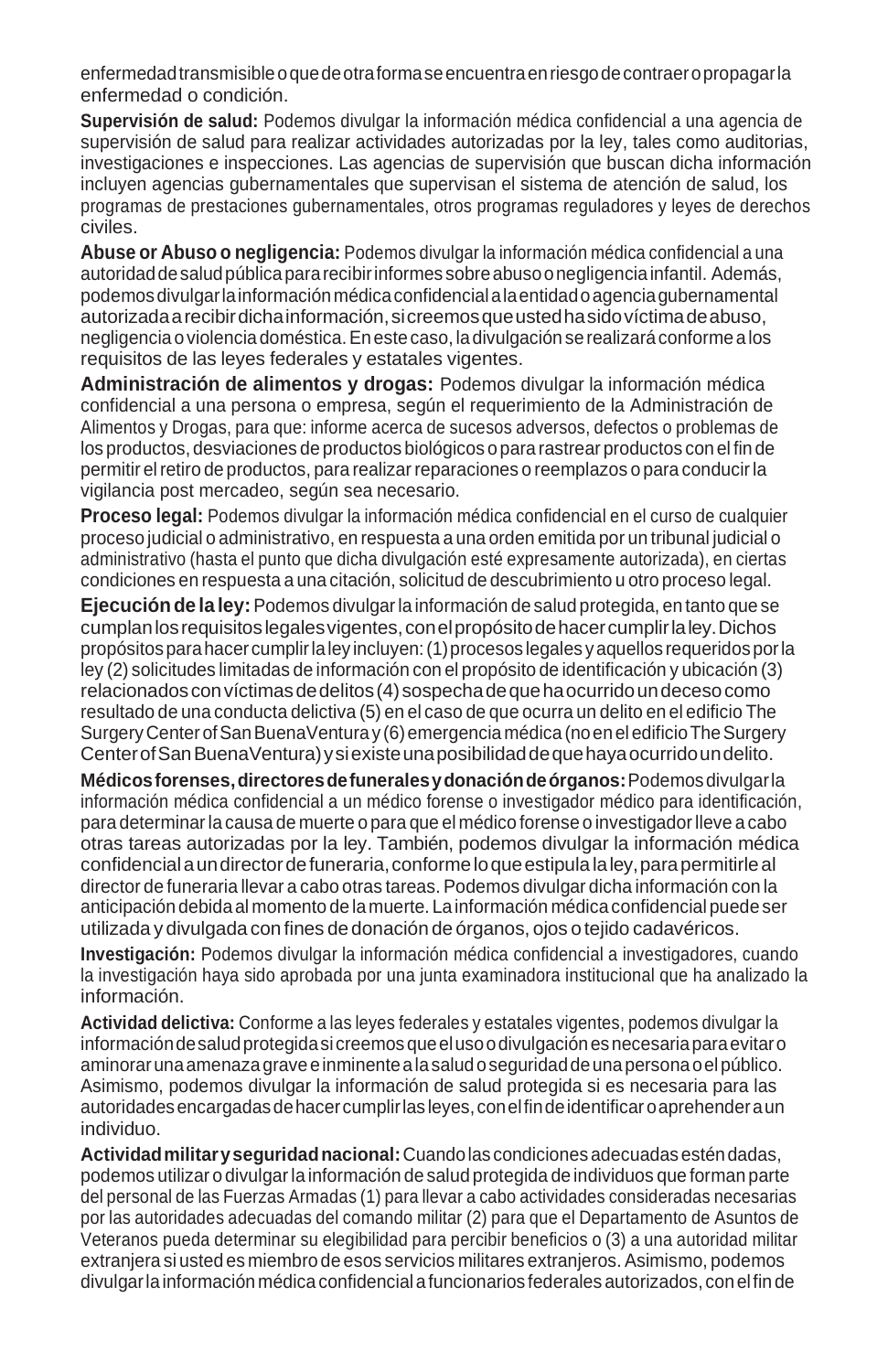conducir actividades de seguridad e inteligencia nacional, incluyendo el suministro de servicios de protección al presidente u otras personas legalmente autorizadas.

**Compensaciónaltrabajador:**Lainformaciónmédicaconfidencialpuedeserdivulgadapor nosotros,conformealoautorizado,paracumplirconlasleyesdecompensaciónaltrabajadory otros programas similares legalmente establecidos.

**Usosydivulgacionesnecesarias:**Conformealaley,ustedpuederecibirdivulgaciones, y cuandoasílosoliciteelSecretariodelDepartamentodeSaludyServiciosHumanos,conelfin de investigar o determinar nuestro cumplimiento con los requisitos establecidos en la Sección 164.5000 et.seq., privacidad de Información de salud Identificable Individualmente.

### **2. Sus derechos**

Acontinuación incluimos unadeclaración desus derechos conrespecto alainformación médica confidencial y una breve descripción de cómo usted puede ejercer dichos derechos.

**Tiene derecho a inspeccionar y copiarla información médica confidencial.** Esto significa que puede inspeccionar y obtener una copia de la información médica confidencial que le pertenece y que se encuentra incluida en un conjunto de registros designados, por el tiempo que mantengamos la información de salud protegida. Un "conjunto de registros designados" contiene registros médicos y de facturación y cualquier otro registro que el prestador de atención de salud y The Surgery Center of San BuenaVentura utilizan para tomar decisiones acerca de usted.

No obstante, conforme a la ley federal, no puede inspeccionar o copiar los siguientes registros: notas de psicoterapia, información recopilada en vista de, o para usar en, una acción o proceso civil, penal o administrativo, e información médica confidencial que está sujeta a la ley que prohíbeaccesoalainformación médicaconfidencial.Dependiendodelas circunstancias,se puedereconsiderarunadecisióndenegaciónal accesodelainformación.Sitienepreguntas acerca del acceso a sus registros médicos, sírvase comunicarse con el Departamento de Registros Médicos de nuestro establecimiento. Si solicita una copia de la información, es posible quecobremos unatarifa porlos costos de recuperación, copiadoy deenvíopor correo y cualquier otro suministro asociado con la solicitud.

**Tienederechoa solicitaruna restricciónde lainformaciónmédicaconfidencial.**Esto significa que puede solicitar que no se utilice o divulgue ninguna parte de la información médicaconfidencialconelfindeoperacionesdetratamiento,pagosoatencióndesalud. También, puede solicitar que no se divulgue ninguna parte de la información de saluda miembros delafamilia o amigos quepuedan estarinvolucrados ensus cuidados ocon el finde notificaciones, como se describe en el Aviso de Prácticas de Privacidad. La solicitud debe mencionarlarestricciónespecíficasolicitadayaquiéndeseaqueseapliquedicharestricción. Elprestadordeatencióndesaludnoestáobligadoaaceptarlasrestricciones queustedpuede solicitar.Si el prestadorde atención desalud cree quees ensupropio beneficio permitirel usoy divulgación de la información médica confidencial, dicha información no será restringida. Si el prestador de atención de salud está de acuerdo con la solicitud de restricción, no podemos utilizar o divulgar la información de salud protegida en contravención a dicha restricción, excepto queseanecesariaparabrindartratamientodeemergencia.Teniendoestoencuenta,porfavor consulte con el prestador de atención de salud acerca de la restricción que desea solicitar.

Las personas tienen derecho a restringir la divulgación de información de salud protegida (PHI) al plan de salud si la información de salud protegida pertenece exclusivamente a un ítem de atención médica o a un servicio por el cual la persona ha pagado en su totalidad a la entidad.

**Tienederechoarecibirlacomunicaciónconfidencialquebrindamospormedios alternativos o en un sitio alternativo.** Tiene derecho a solicitar que nos comuniquemos con ustedacercadelostemas médicosdeformadeterminadaoenunsitiodeterminado.Haremos lo posible por cumplir con las solicitudes razonables. Asimismo, es posible que condicionemos esta solicitud, solicitándole información acerca de cómo serán administrados los pagos o especificaciones acerca de un domicilio alternativo u otros métodos de contacto. No le solicitaremosunaexplicaciónacercadelmotivodelasolicitud.Sírvaserealizardichasolicitud por escrito al Departamento de Registros Médicos.

**Tiene derecho a que el prestador de atención de salud enmiende la información médica confidencial.** Esto significa que puede solicitar una enmienda a la información médica